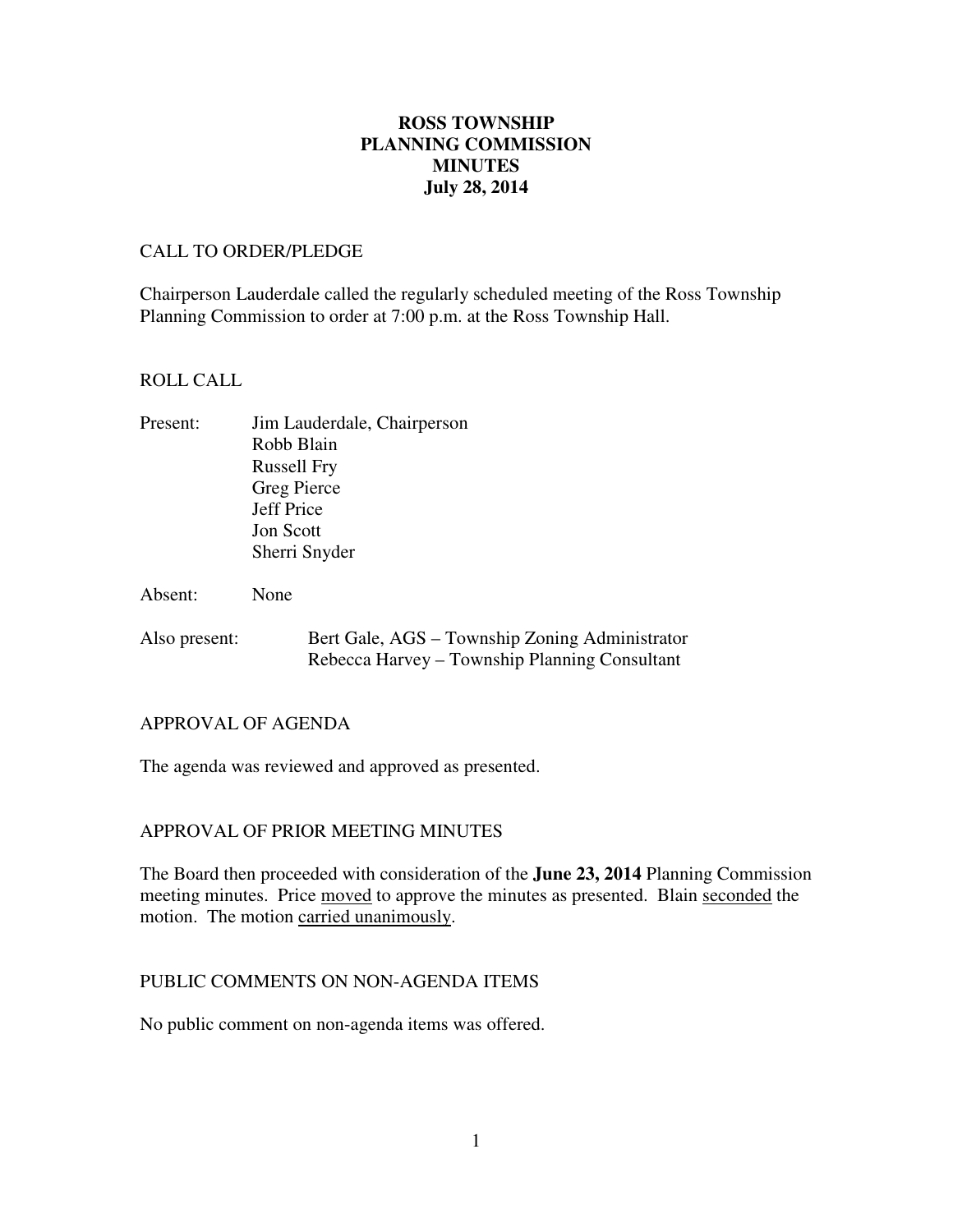# NEW BUSINESS

## 1. Open Space Development

 Chairperson Lauderdale referenced the request made by Gull Lake View Golf Club in June to amend the Zoning Ordinance so as to allow for an open space development with a golf course component. He noted that the Board had agreed to proceed with a review of the existing open space development provision to consider allowing a use such as a golf course to qualify as 'designated open space' within such a development.

 Harvey provided the Board with an overview of sample open space development approaches . . . and outlined ideas for using the open space preservation development and planned unit development provisions to allow for residential/golf course development.

 Scott opined that in his consideration of this amendment he is asking the questions 'what would this change mean to the Township?' and 'what is good for the Township?' He referenced the economic impacts, infrastructure impacts, environmental impacts and the ability to maintain the rural character of the Township as important considerations.

 Fry noted that how the open space provision is structured and applied is a crucial element. Specifically, a key objective would be 'more open space . . . less development'. Lengthy Board discussion ensued wherein the following was noted:

- Could structure approach to allow a 'recreational' use of the open space;
- - Could modify percentages (of open space and residential uses) so as to require more open space (than the existing 50%) if 'recreational' use of the open space is proposed . . . ie, 90% open space/10% residential;
- - The permitted percentages would dictate what the 'recreational' component would be ;
- - The 'recreational' component would have to drive the economics of the project or a loss of the 50% residential could not be supported

 Scott stated that the open space development provision should be structured so as to both ensure the preservation of sensitive/important natural areas and provide for more intensive use of open space, such as agriculture, playing fields, or varied passive recreational uses. He supported consideration of a sliding scale approach that related the required percentage of open space to the proposed use of the open space.

 Scott reiterated the importance of being objective and considering how such a change could be applied elsewhere in the Township. He noted that some use of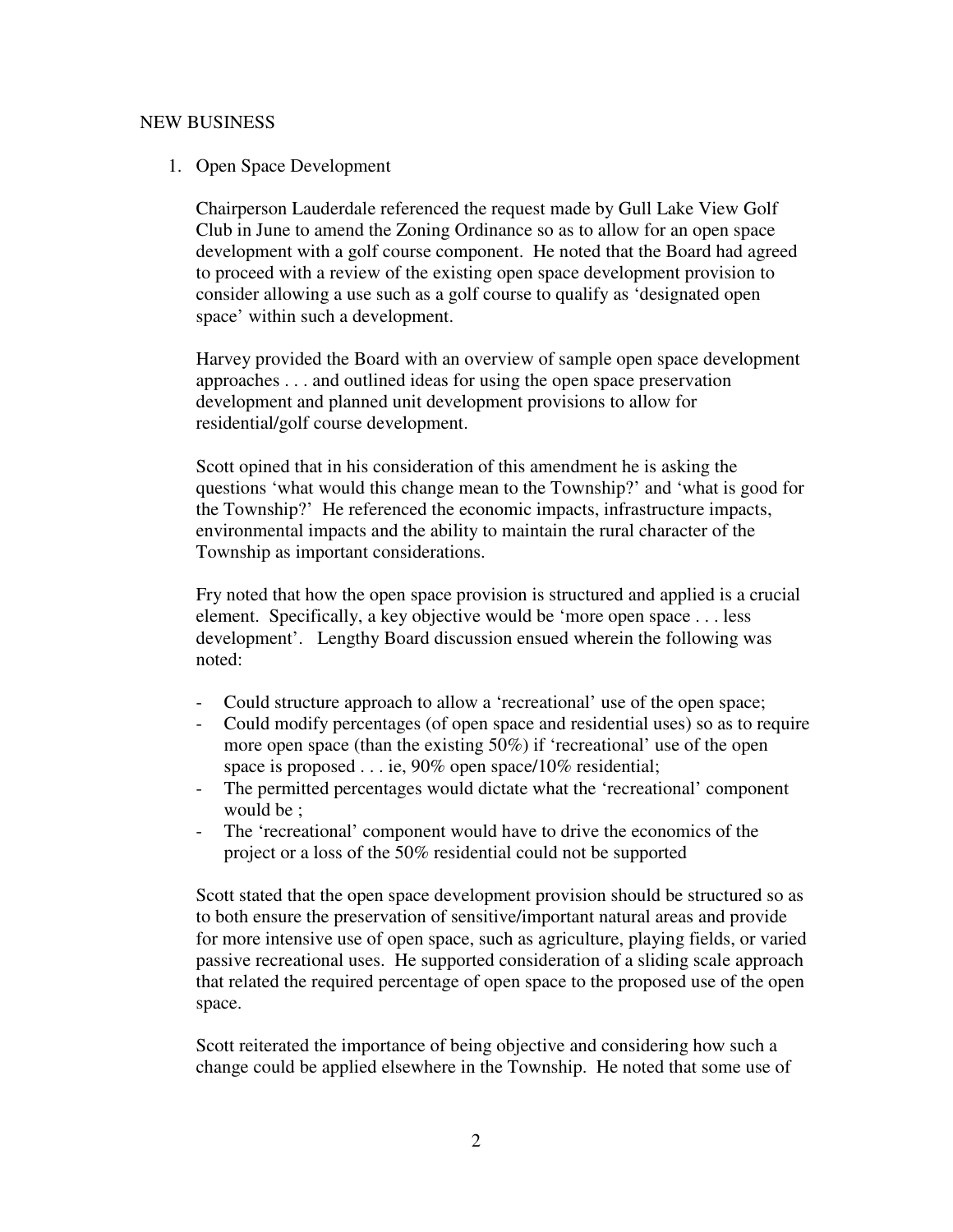'common open space' can be good for the community as a whole. He added that open space can easily be returned to its natural state as use proposals change.

 In Board consideration of the sliding scale approach to allowing use of the 'designated open space', it was recognized that it would be difficult to sustain a 90% open space ratio (for example) without a continuation of the approved use of the open space (such as a 'golf course'). To that end, the open space development provision should be structured to allow for a future reduction of the open space to 50% in support of maintaining a sustainable development.

 Chairperson Lauderdale referenced Section VII-1 of the Ross Township Master Plan in support of the proposed concept under discussion. It was further noted that the board philosophically accepts the concept and desires to move forward in modifying the open space development provision accordingly.

 Harvey was directed to draft modifications to the Open Space Preservation Development provision (Article 20, Item 28) pursuant to Board discussion for review in August.

#### UNFINISHED BUSINESS

1. Recreation Plan

 Scott stated that there has been no movement on the Parks Committee due to recent Board work on the appointment of the Supervisor. He noted that the Committee structure and personnel are in place and will likely be formalized in August.

 Fry indicated that the GLAT Committee continues to work on connecting the region's trail systems. He referenced recent movement from MSU regarding the future of Brook's Lodge.

2. Accessory Uses or **and** Buildings/Structures

 Chairperson Lauderdale referenced the Tentative Text of Proposed Amendments to the Zoning Ordinance Pertaining to Guest Houses and Accessory Uses/Buildings/Structures prepared by Attorney Rolfe for Board review. He noted that the tentative text had been revised pursuant to the Board's review comments provided at the June 23, 2014 meeting.

 Following general discussion of Section 18.4 (A.4., B.1., and D.1) and the proposed definition of 'private road', there was Board consensus to proceed with the preparation of the public hearing draft for Board review in August.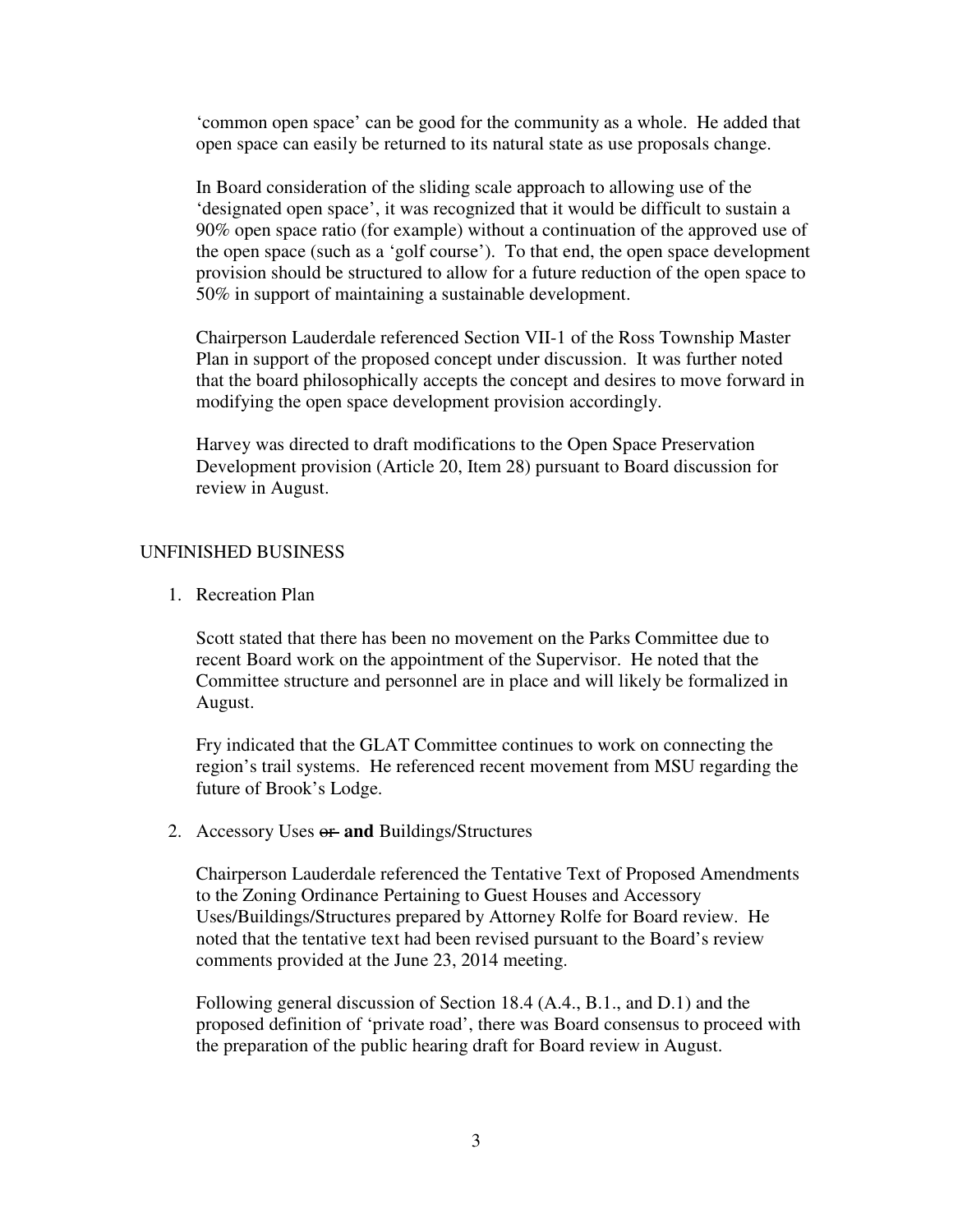#### 3. GAAMPS

 Chairperson Lauderdale referenced the memorandum received from Attorney Rolfe dated May 8, 2014 regarding (1) Addressing implications of April 2014 Right to Farm Act 'GAAMPS for Site Selection and Odor Control for New and Expanding Livestock Facilities'; and (2) Addressing implications of March 2014 Right to Farm Act 'GAAMPS for Farm Markets'.

 He noted that the Board had concluded on the Decision Points related to Recommendation No. 1 set forth on page 6 of the Memorandum at the June meeting. He added that there had also been Board consensus at that time in support of defining the term 'roadside stand' in the Zoning Ordinance. (Recommendation No. 1 – page 9)

 Chairperson Lauderdale stated that consideration of the remaining 'recommendations' and 'decision points' set forth in the Memorandum was required.

required.<br>Board discussion ensued wherein it was determined that 'roadside stands' and 'farmers markets' should be defined and allowed in the Zoning Ordinance. Snyder agreed to provide Richland's 'farmers market guidelines' to the Board for reference in their consideration of the related 'decision points'. She also suggested looking at Old Mission Peninsula for guidance and agreed to research same. Continued discussion of the matter was postponed to the August meeting.

4. Recreational Vehicles

 Chairperson Lauderdale noted that discussion of the current regulation of recreational vehicles and the application of the proposed 'guest house' provision to recreational vehicles was in order. The Board determined to postpone discussion of the matter to the August meeting.

## REPORT FROM TOWNSHIP BOARD

 Scott advised that the Township Board recently appointed Paul Dykstra to fill the vacated position of Township Supervisor.

# REPORT FROM ZONING BOARD OF APPEALS

Chairperson Lauderdale stated that the Zoning Board of Appeals did not meet in July.